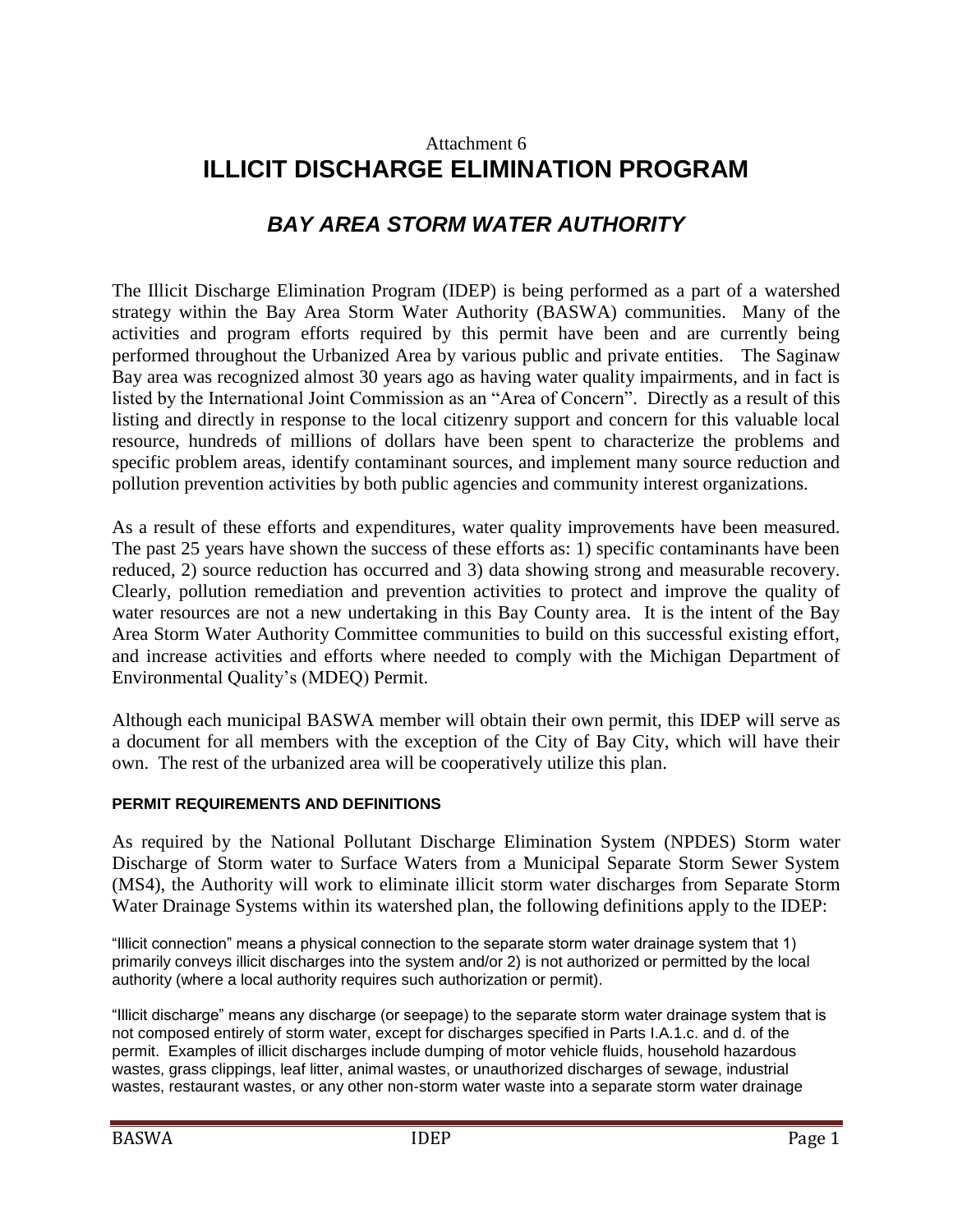system.

"Point source discharge" (PSD) means an outfall from a drainage system to waters of the state, or a point where a storm water drainage system discharges into a system operated by another public body.

"Significant illicit discharge" means a discharge that shows evidence of impairing water quality in the receiving water.

#### **FINDING, PRIORITIZING AND ELIMINATING ILLICIT DISCHARGES AND CONNECTIONS**

This program will be done using an investigative methodology to effectively identify and eliminate illicit discharges. Multiple steps may be ongoing simultaneously as the program is implemented. The investigative methodology includes first verifying the known PSD locations and locating unmapped PSDs; then field screening of each PSD will be conducted and a followup investigation will occur where needed to locate the source of an illicit discharge or connection; finally corrective action to remove illicit connections will occur and confirmation will be provided that the illicit connection has been removed. Jurisdictions will verify or develop necessary enforcement ordinances to allow the authority to take necessary legal action.

Maps and tables identifying the known PSDs and their ownership within the municipal limits have been developed and will be utilized as a starting point for the field verification and screening program.

## **PROGRAM**:

## **Training**

Training of staff employed by Authority members will occur every three years. New employees will be trained within one year of hire or election. The staff includes Drain Commissioner, Road Commission, and municipal department of Public Works staff. In addition, cross-training with the Bay County Health Department, Bay County Mosquito Control and other identified municipal employees will be conducted to increase on-going monitoring of open drains.

Training for all staff will include; techniques for identifying illicit discharges & connections, recognizing illicit discharges, understanding municipal storm water infrastructure, common types of illicit discharges, field observation, reporting requirements and spill reporting. Field screening and source investigation, more complete infrastructure analysis, field planning and preparation and enforcement procedures training will be done with personnel directly involved with the program. Training will also include definitions and photograph examples of illicit discharges. It will include recognition of natural occurring phenomena and their sources as well as utilization of GPS equipment and other necessary mapping and surveying skills to aid in the location of illicit discharges. Training will extend to both those directly involved in screening and as many additional personnel as possible. Training will include a test or quiz to ensure competence. BASWA will maintain a list of trained personnel.

#### **Field Verification, Identification and Screening of PSDs**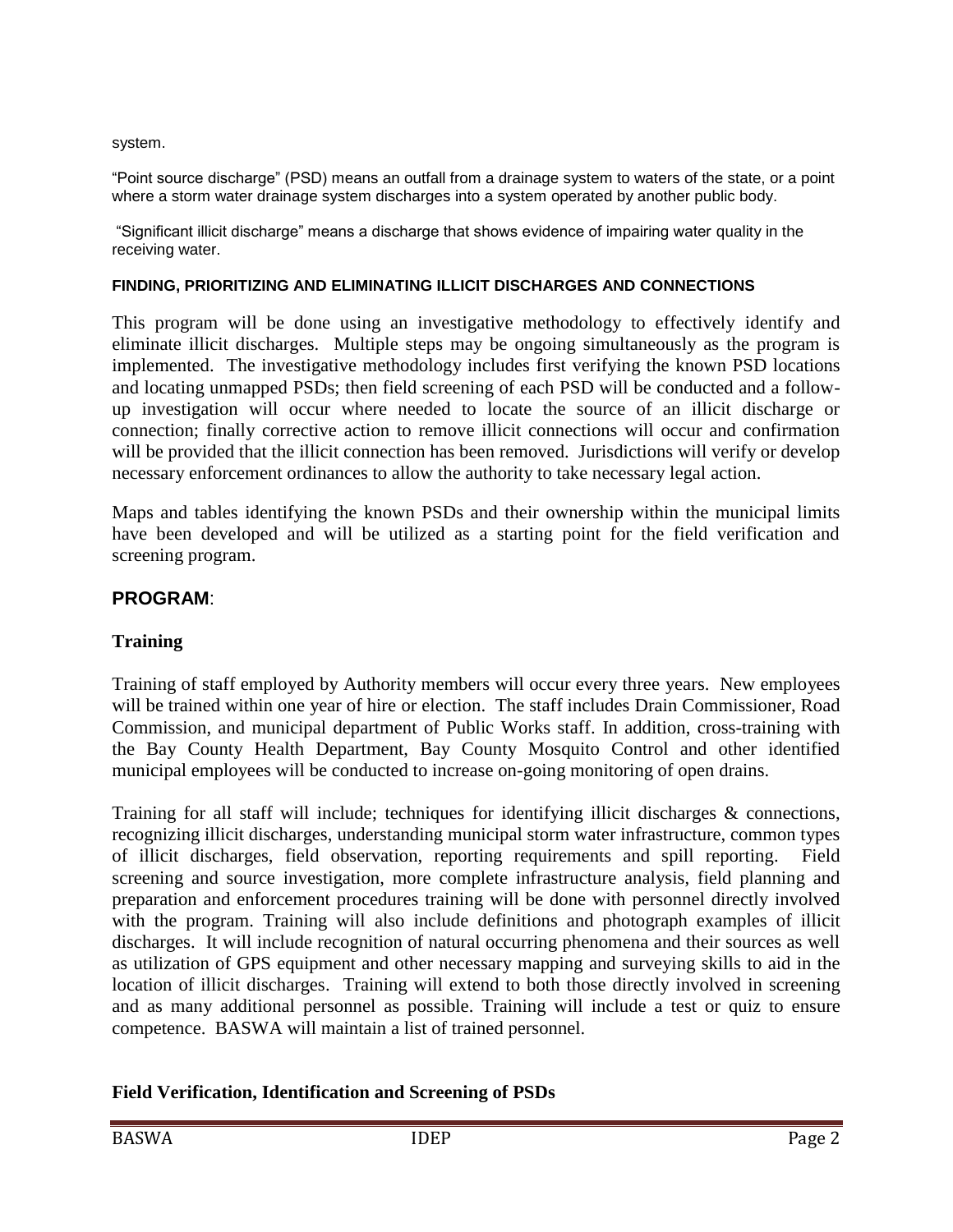Beginning in January 2020, the field re-screening and verification will begin for known PSDs and be completed during the permit cycle. The field screening and verification will be done by trained Drain Commissioner, Road Commission, city and township staff. Those locations and any unmapped PSDs found during field investigations will be recorded and screened. The focus of the field screening is to observe for the presence or absence of flow, deposits/stains on structures or banks, vegetation condition, structural condition, bacterial sheens, algae and slime, water clarity, color, odor and floatable materials. 100% of the urbanized area will be re-screened during the permit cycle. Past efforts have demonstrated that a higher proportion of illicit discharges exist in older urbanized areas. The Kawkawlin River and older urbanized areas will continue to receive the initial screening as a primary concern. Field crews will record a coordinate of each PSD using a handheld Global Positioning System (GPS) device or other suitable surveying technique. PSDs found during the investigations will be added to the appropriate maps; this information, as well as any corrections or modifications to the map or table, will be reported to the MDEQ as required.

During the field verification stage, each PSD will be screened for signs of illicit discharges or connections. Where illicit discharges or connections are suspected, a systematic investigation upstream of the PSD will be conducted to trace the discharge to the source. The PSDs will be observed in the field during dry weather conditions, typically assumed to be 72 hours with less than 0.10 inches of rainfall. Favorable seasonal conditions such as winter freeze up or summer drought will be utilized as much as practicable. When field screening PSDs in open channels, a longer dry weather duration preceding the observation may be needed. Specific dry weather duration requirements may be site specific and will be determined during the field investigation. The sites will also be further checked for intermittent flows, if suspected, due to field observations. Fieldwork may be limited to certain times of the year to promote identification; for example, when the water table in the waterways is relatively low (late summer, fall and winter), winter thaws and spring will be avoided. Each field check will be recorded and fully documented with descriptions of date, time, and observation notes confirming any discharge or odors or recording that none exist.

If dry-weather flow is present, it will be visually observed by checking water clarity and color, the presence of foam, oil sheen, trash or other materials. It will also be checked for odor, bacterial sheen, slime, excessive vegetative growth and staining of the banks. The location will be reported to the Drain Office staff within 24 hours, who will take sample of the dry-weather flow within 48 hours, weather permitting, and have it tested for representative tracer parameters including:

- pH
- temperature
- *E. coli*
- detergents
- fluoride
- hardness
- ammonia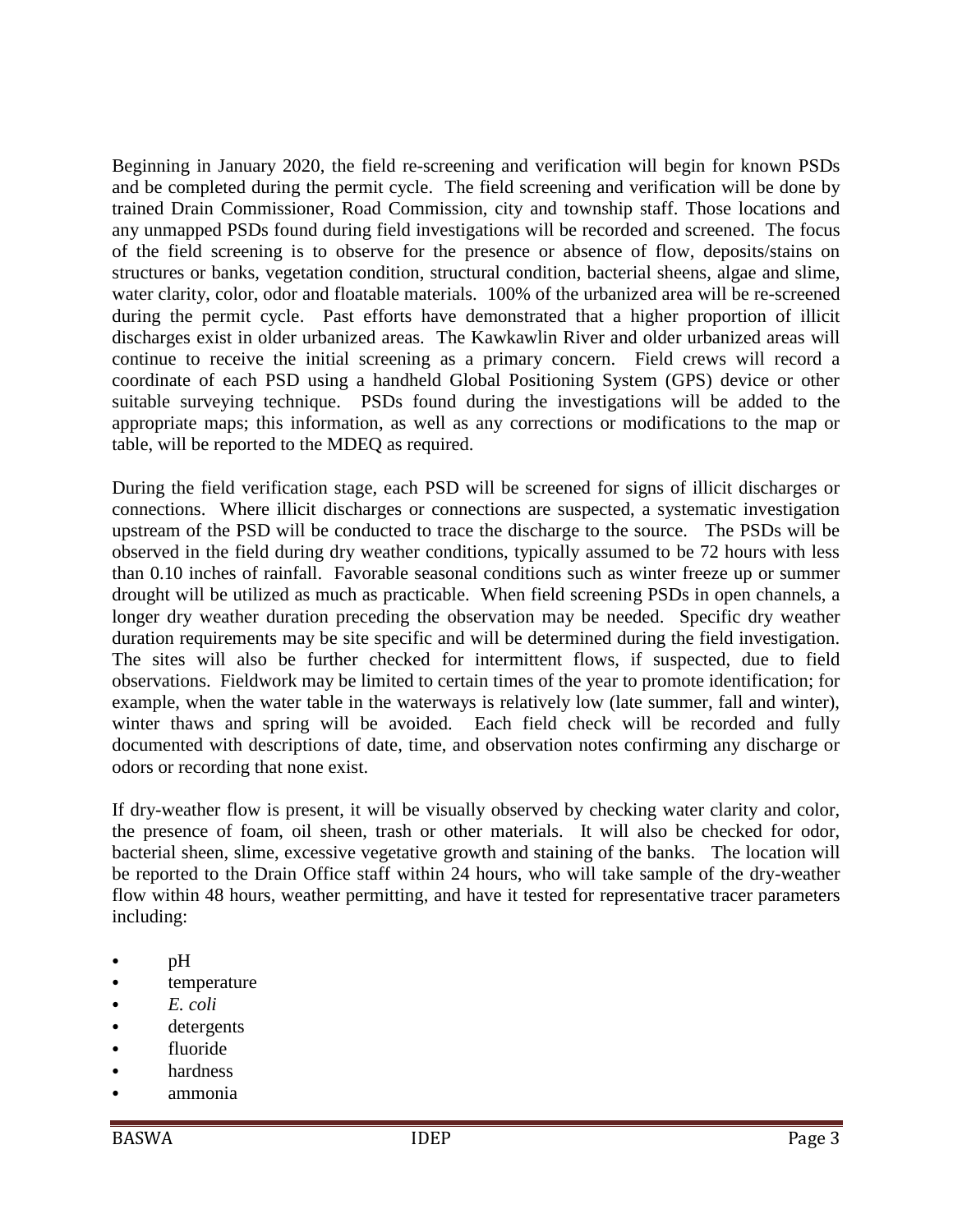total organic carbon

At that time, the BASWA Administrator designee will also do a preliminary investigation to determine the source of the flow.

The presence of dry-weather flow does not automatically indicate an illicit discharge or a connection, but it does require that laboratory testing be performed to analyze the discharge for indicator parameters (ammonia, fluoride, and detergents). The water may simply be groundwater seepage and seasonal flow or it may be an illicit connection. The water sample will be grabbed by the BASWA Administrator designee and submitted to a contract lab for a detailed analysis. Field tests will include visual observations, PH and water temperature. Test results and observations will be used to identify areas that require follow-up investigations.

If the sample is determined to exceed parameters and the source was not identified in the initial screening, a source investigation shall be conducted within three business days of receiving laboratory results. This will be accomplished by tracing the pollutant stream until the source is isolated. This may include multiple water samplings, and/or dye testing by drain office or health department personnel. In general, dye testing will be used as the final step to confirm positive identification of an illicit connection. Televising the sewer by a commercial sewer cleaner or the Bay County Road Commission may be used to further isolate the pollutant source or may be used if dye testing does not reveal the source of the problem. This approach is intended to locate illicit discharges and connections in the most cost-effective and efficient manner possible. It will focus the use of dye testing in those situations necessary to confirm illicit connections. The BASWA Administrator may engage a qualified contractor to assist in the identification if they cannot identify the source.

In the event multiple locations with exceeded parameters are identified, priority of addressing them will be based on estimated total load of pollutant as determined by value of flow volume and level of tracers. The illicit discharge with the highest estimated pollutant load will addressed first.

If a complaint is received for an illicit discharge or illegal dumping/spill a field investigation will occur on the same business day, or within 24 hours. If a flow is identified, testing and identification will take place as with any other discharge.

MDEQ will be notified immediately via District Office or 24-Hour Pollution Emergency Alerting System (800) 292-4706 to report any release of polluting material from the MS4 to the surface waters or ground waters of the state if they are in excess of the threshold of reporting quantities in the Part 5 Rules.

## **Removal Actions and Confirmation of Removal**

All illicit connections or illegal dumpings/spillings that are located through the screening process or reported regardless of their location whether inside or outside of the priority area are responded to by the entity with

jurisdiction. If multiple illicit discharges are discovered, they will be prioritized based on the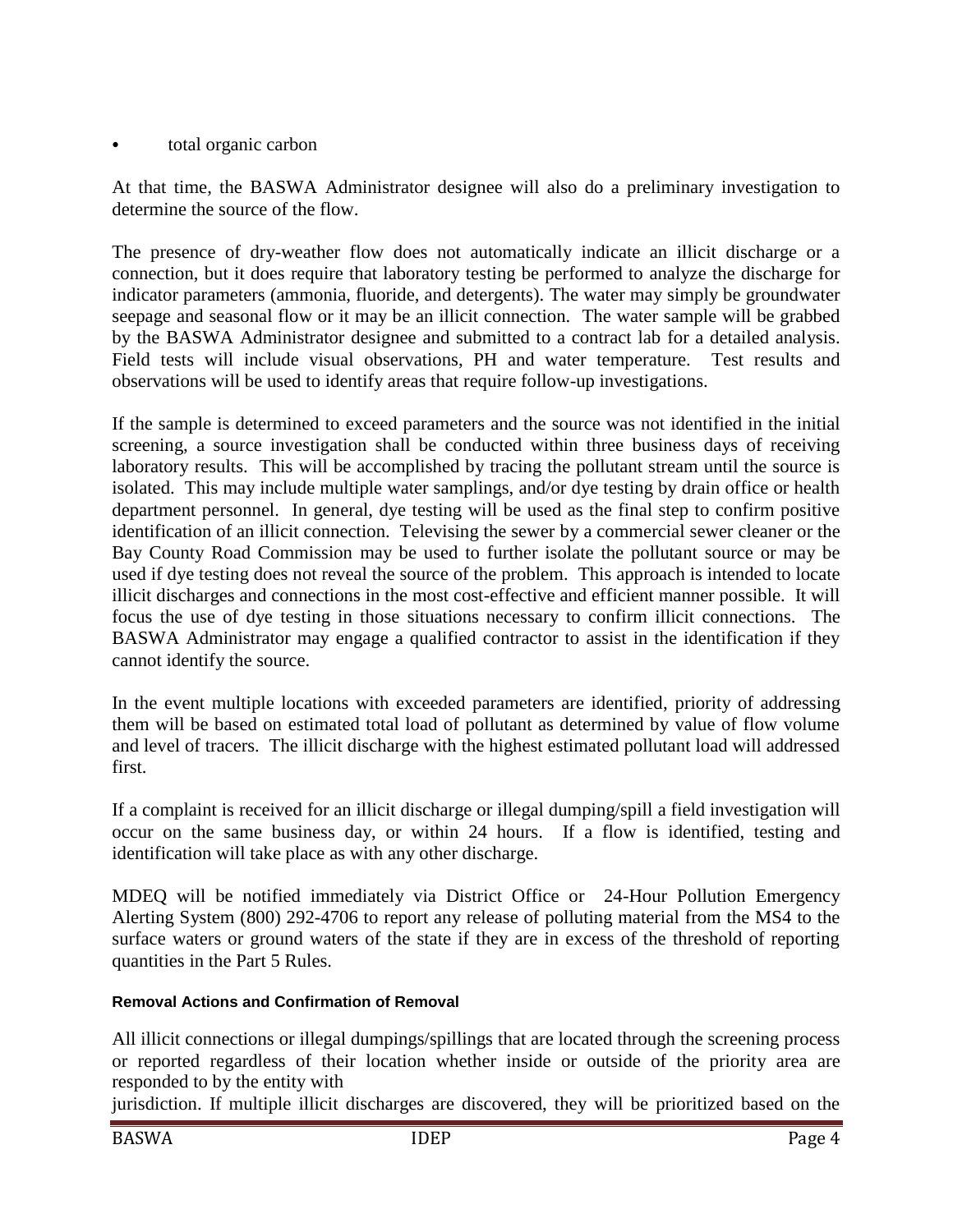severity and potential harm they may cause. Factors that would influence the prioritization include analyzing results from ambient water quality, dry weather observation, chemical and bacterial analysis, as well as video, smoke or dye testing results. That analysis coupled with a review of the receiving water for beneficial uses, impairment of the water body, existing water quality data and endangered flora and fauna will determine the priority of removal actions. A field investigation will be performed within 24 hours and if necessary a water sample will be obtained. Upon completion of the investigation, a letter will be prepared by the local jurisdiction to notify the property owner of the violation and the required corrective action that needs to occur. A follow site investigation will occur within 24 hours of corrective action by the landowner.

Corrective Actions will follow enforcement standards outlined in the BASWA Enforcement Response Procedure utilizing the most appropriate statute or ordinance identified. This includes timelines for discharge removal as specified in the selected enforcement method.

#### **Review of the Legal Authority**

Upon approval of the MDEQ to ensure requirements of the Permit are fulfilled, BASWA members will enact a Bay Area Storm Water Authority Storm Water Regulations. The adoption of the regulation through ordinance provides the necessary authority to address illicit discharge connections.

## **DETERMINING THE EFFECTIVENESS OF THE IDEP ACTIVITIES**

As required by the permit, a report will be generated and include the following information which will become the baseline for measurable improvements:

- \* Number of PSDs verified, located and screened.
- \* Number of illicit discharges found and percentages of those remedied.
- \* The number of complaints in the tracking systems received and the percentage that leads to the discovery of illicit connections.
- \* Status of the implementation of various aspects of the IDEP
- \* Timeliness of elimination of located illicit connections.
- \* A listing of significant discharges by location, pollutants of concern involved, estimates of volume and load discharge.
- \* Improvements in ambient water quality.
- \* Number of participants in training program
- \* Quiz before and after staff training

#### **MAPPING**

As part of the ongoing program, maps in the urbanized area are reviewed and a map of identified outfalls has been created. It is the basis of field screening and verification. When crews walk the drains during the screening process they will confirm the outfall locations as well as locate and map additional outfalls along the drains. In addition, the utility map will incorporate any results from televising storm sewers. Mapping of located, verified and screened PSDs will be